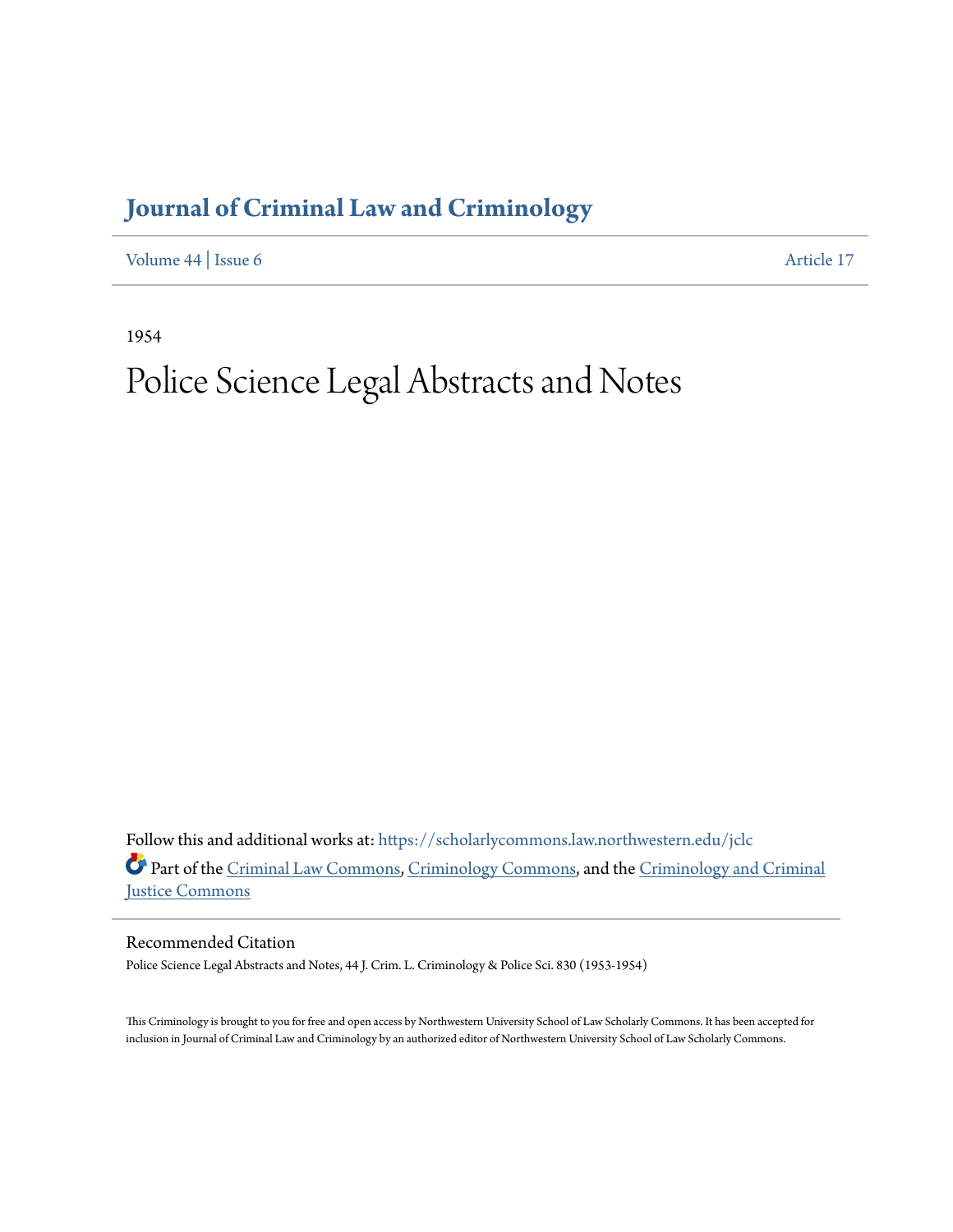## **POLICE SCIENCE LEGAL ABSTRACTS AND NOTES**

## **Aaron S. Wolff\***

Shooting A Policeman While Resisting An Illegal Arrest-The defendant, a runaway boy, was arrested without a warrant by a policeman because  $``$ he looked dirty and unkempt." The defendant had not committed a misdemeanor in the presence of the officer nor had the officer any reason to think that the defendant had committed a felony. However, at the time of his arrest, the defendant carried a loaded pistol, and he used it to shoot the arresting officer in an attempt to escape.

In his appeal from a conviction of assault with intent to murder, the defendant contended that he could not be charged with murder because of the illegality of his arrest. The Maryland Court of Appeals, in reversing the conviction, held that there are two major lines of judicial reasoning in cases involving killings which occur while resisting an illegal arrest. Under one view some courts say that once the illegality of the arrest is established, the degree of homicide cannot be greater than manslaughter unless express malice is shown. Other courts reach the same result by the rationalization that an illegal result is such an affront to the ordinary citizen that it is to be conclusively presumed that there is aroused in him a passion amounting to exculpatory provocation.

The second major line of cases recognizes the wisdom and necessity of social policy but refuse to permit a reduction of the grade of the homicide to come about automatically. These cases apply a subjective standard and hold that to reduce murder to manslaughter it must be shown that the accused was in fact filled with passion aroused **by** the illegal arrest sufficient to meet the usual provocation test. The courts following this line usually classify illegal arrest with sudden combat, assault and battery upon one's person, and the sight of one's wife in an act of adultery as the type of situations in which a homicide will be manslaughter rather than murder.

In the present case the court held that the defendant was entitled to have the jury decide whether the shooting was a result of passion provoked by the illegal arrest, or whether it was with malice. *Davis* v. *State,* 102 A.2d **816** (Md. 1954). (Case note submitted by Barnard T. Welsh, Attorney at Law, Rockville, Maryland).

Test Bullet Used for Firearms Identification Purposes Need Not Be Introduced Into Evidence When Expert Testifies-In a murder trial the state's expert police witness offered his opinion that it was the defendant's gun that fired the fatal bullet. The opinion was based upon a study and examination conducted by the witness. The test bullet, however, was not introduced into evidence by either party. On appeal the defendant claimed that in the absence of the test bullet as evidence the testimony itself was inadmissible. The court affirmed the conviction stating that the test bullet need not be introduced in evidence in order to make admissible the expression of an expert's conclusion based upon his comparison of the fatal and test bullets. State v. *Wojculewicz,* 101 A.2d 495 (Conn. 1953).

Supreme Court Suggests Prosecution, Under the Civil Rights Act of Officers Who Make Illegal Searches and Seizures-In *Irvine* v. *California,* 74 Sup. Ct. **381** (1954) the Court reluctantly and narrowly upheld the use of evidence

<sup>&#</sup>x27;1Senior Law Student, Northwestern University School of Law.